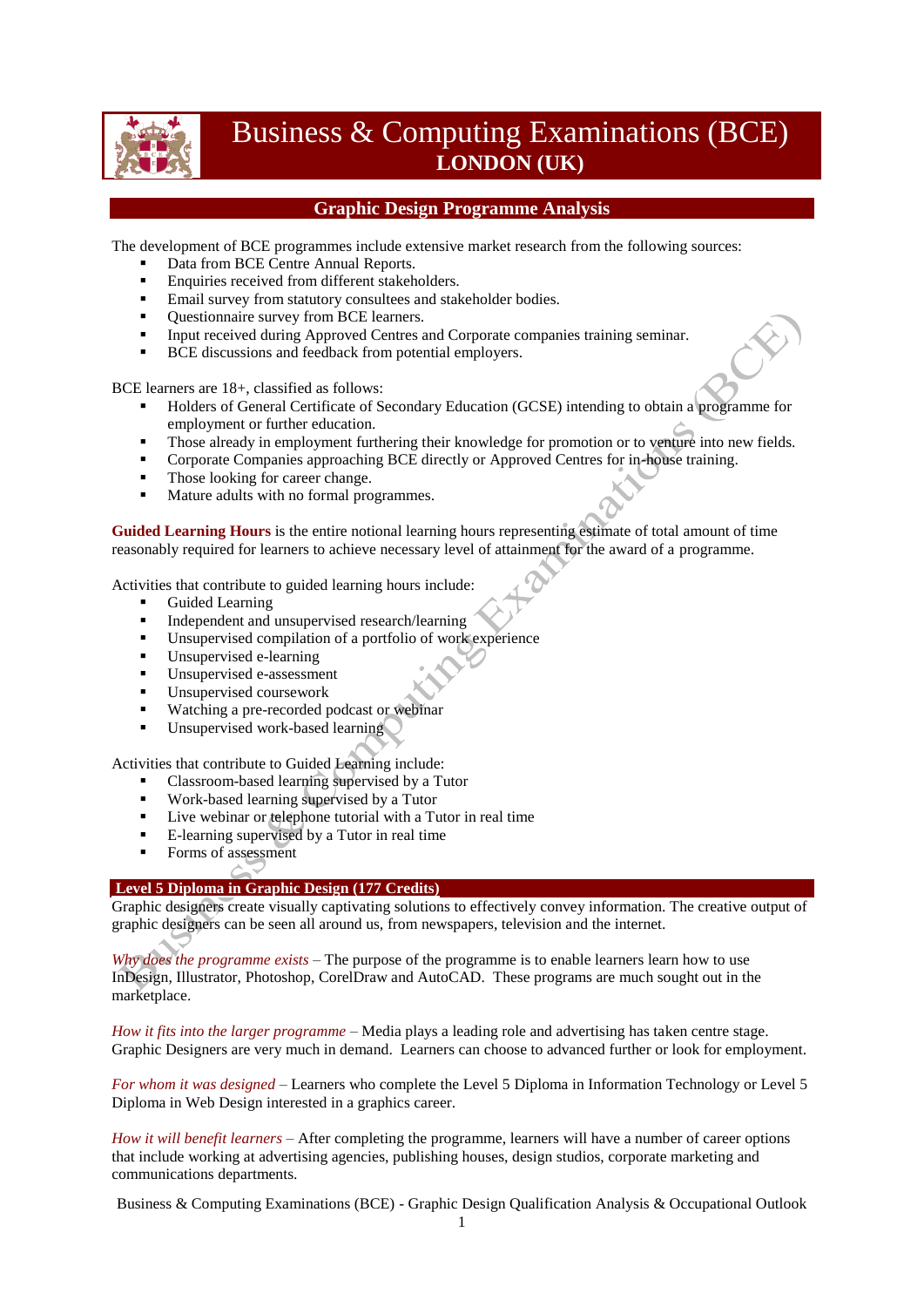#### *Units:*

- Introduction to Computer Graphics
- PageMaker/InDesign
- Illustrator
- Photoshop
- CorelDraw
- AutoCAD

**Introduction to Computer Graphics** – Graphics programs use mathematical calculations to perform drawings. This unit introduces the behind the scenes of graphics packages.

**Indesign** - Adobe InDesign is a newer version of Adobe PageMaker, a desktop publishing program. InDesign is the perfect choice for making any document that needs some creative layout, from posters to newspapers. It offers different features to modify text and images, which can work together in interesting ways to create a unique and professional design. InDesign is for documents that span more than one page; books, magazines and newsletters.

**Illustrator** - is a vector drawing program. It is often used to draw illustrations, cartoons, diagrams, charts, logos and all things that can fit on one page. Unlike bitmap images that stores information in a grid of dots, Illustrator uses mathematical equations to draw out the shapes. This makes vector graphics scalable without the loss of resolution.

**Photoshop** - is a graphics program that is used to edit photos and creating new images. Photoshop uses pixels.

**CorelDraw** – most companies that design logos, leaflets or advertising companies for newspapers and magazines use CorelDraw.

| Unit                               | <b>Pre-requisite</b>           | <b>Core-requisite</b>                     | <b>Guided</b><br><b>Learning</b><br><b>Hours</b> | <b>Number</b><br>of Credits |
|------------------------------------|--------------------------------|-------------------------------------------|--------------------------------------------------|-----------------------------|
| Introduction to                    | Computing terminology and good | A pass or better in Diploma in            | 260                                              | 26                          |
| Computer                           | knowledge in Maths             | eCommerce & Web Design,                   |                                                  |                             |
| Graphics                           |                                | Information Technology or<br>equivalence. |                                                  |                             |
| PageMaker /                        | Keystroking ability. Knowledge | A pass or better in Diploma in            | 260                                              | 26                          |
| InDesign                           | of Windows terminology and     | eCommerce & Web Design,                   |                                                  |                             |
|                                    | mouse techniques.              | Information Technology or<br>equivalence. |                                                  |                             |
| Illustrator                        | Keystroking ability. Knowledge | A pass or better in Diploma in            | 200                                              | 20                          |
|                                    | of Windows terminology and     | eCommerce & Web Design,                   |                                                  |                             |
|                                    | mouse techniques.              | Information Technology or                 |                                                  |                             |
|                                    |                                | equivalence.                              |                                                  |                             |
| Photoshop                          | Keystroking ability. Knowledge | A pass or better in Diploma in            | 220                                              | 22                          |
|                                    | of Windows terminology and     | eCommerce & Web Design,                   |                                                  |                             |
|                                    | mouse techniques.              | Information Technology or                 |                                                  |                             |
|                                    |                                | equivalence.                              |                                                  |                             |
| CorelDraw                          | Keystroking ability. Knowledge | A pass or better in Diploma in            | 220                                              | 22                          |
|                                    | of Windows terminology and     | eCommerce & Web Design,                   |                                                  |                             |
|                                    | mouse techniques.              | Information Technology or<br>equivalence. |                                                  |                             |
| <b>AutoCAD</b>                     | Keystroking ability. Knowledge | A pass or better in Diploma in            | 300                                              | 30                          |
|                                    | of Windows Operating System    | eCommerce & Web Design,                   |                                                  |                             |
|                                    | and basic Mathematics are      | Information Technology or                 |                                                  |                             |
|                                    | required to learn the AutoCAD. | equivalence.                              |                                                  |                             |
| Coursework (Project) for all units |                                |                                           | 210                                              | 21                          |

**AutoCAD** – this is a heavily used design package – from engineering to basic planning, AutoCAD plays an important role.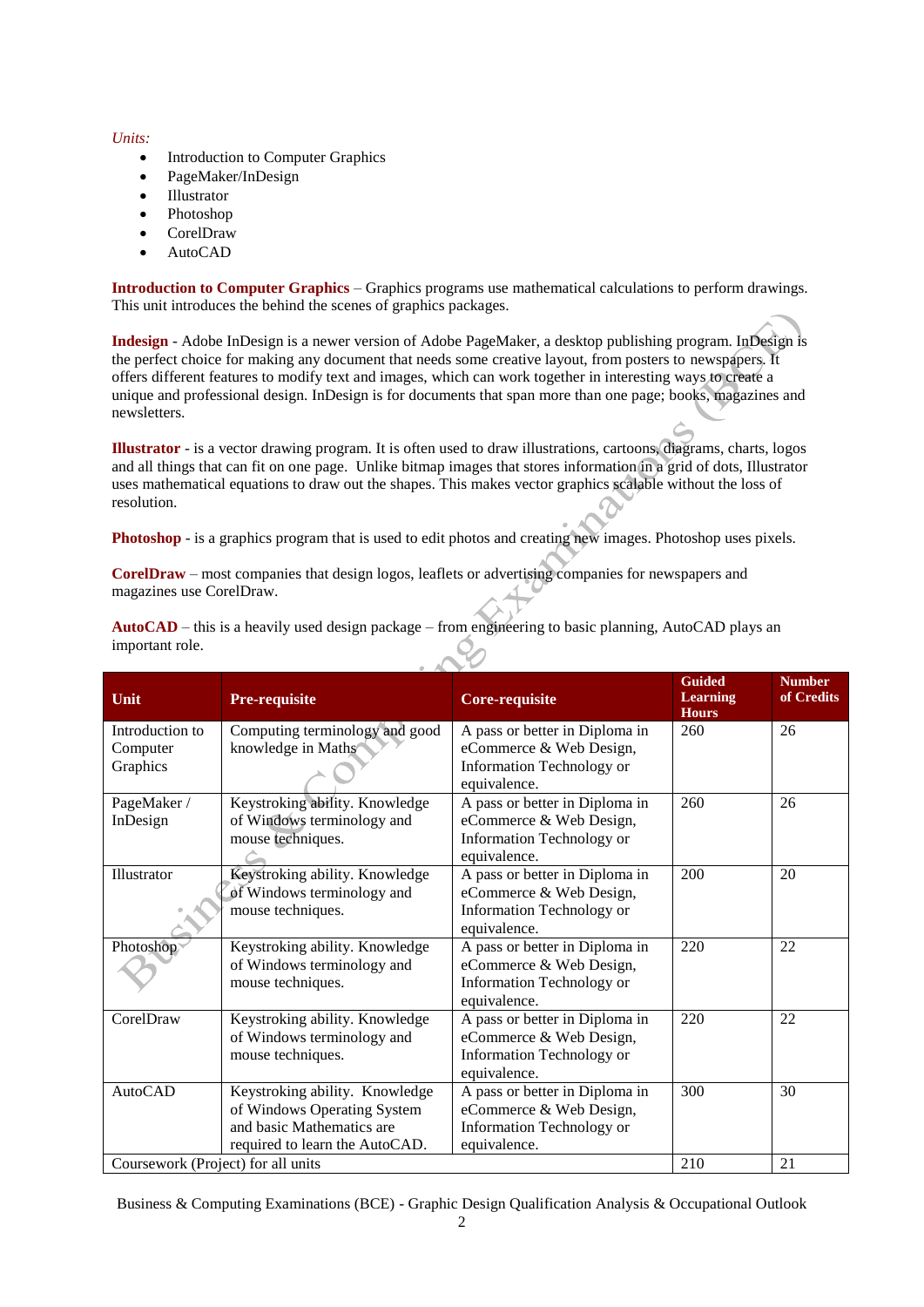| <b>Rules of combination:</b> | All units are mandatory |
|------------------------------|-------------------------|
| <b>Age Group:</b>            | $18+$                   |
| <b>Programme Type:</b>       | Vendor/Industry         |

Business & Completing Et-aminations (BCE)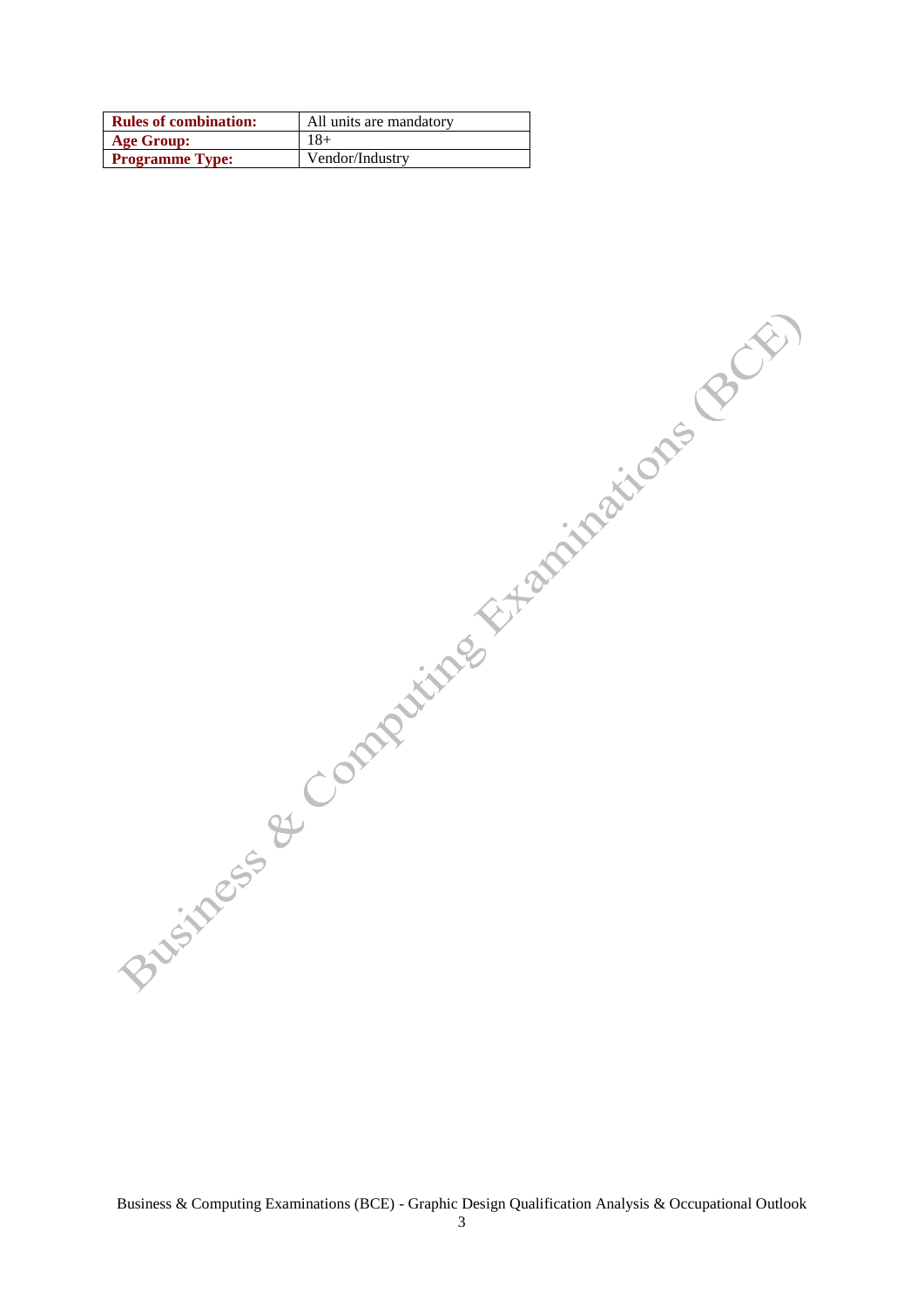|    | $\cdots$                                           |                |                 |                 | <b>Notional Learning Hours</b> |                   |                   |              |
|----|----------------------------------------------------|----------------|-----------------|-----------------|--------------------------------|-------------------|-------------------|--------------|
|    | <b>Unit Titles</b>                                 | <b>Credits</b> | Guided /        | Independent     | <b>Research</b>                | <b>Assessment</b> | <b>Coursework</b> | <b>Total</b> |
|    |                                                    |                | <b>Contact</b>  | <b>Learning</b> | <b>Activities /</b>            | (self/class)      |                   |              |
|    |                                                    |                | <b>Learning</b> |                 | <b>Group Work</b>              |                   |                   |              |
| 01 | Graphics applications and disciplines              | 2.0            | 8               | <sub>0</sub>    |                                |                   |                   | 20           |
| 02 | <b>Image Formation</b>                             | 2.0            | 8               | n               |                                |                   |                   | 20           |
| 03 | 2D and 3D graphics                                 | 2.0            | 8               | n               |                                |                   |                   | 20           |
| 04 | <b>Projection Matrices</b>                         | 2.0            | 8               | <sub>0</sub>    |                                |                   |                   | 20           |
| 05 | Mathematics as the basis for graphical perspective | 2.0            | 8               | O               |                                |                   |                   | 20           |
| 06 | Computer graphics devices                          | 2.0            | 8               | <sub>0</sub>    |                                |                   |                   | 20           |
| 07 | Computer graphics software                         | 2.0            | 8               |                 |                                |                   |                   | 20           |
| 08 | Drawing algorithms                                 | 2.0            | 8               |                 |                                |                   |                   | 20           |
| 09 | 2D and 3D clipping concepts                        | 2.0            | 8               |                 |                                |                   |                   | 20           |
| 10 | Shade objects modelling                            | 2.0            | 8               |                 |                                |                   |                   | 20           |
| 11 | Texture mapping                                    | 2.0            | 8               |                 |                                |                   |                   | 20           |
| 12 | Clipping implementation                            | 2.0            | 8               |                 |                                |                   |                   | 20           |
| 13 | Geometric Objects                                  | 2.0            | 8               | h               | ◠                              |                   |                   | 20           |
|    |                                                    | <b>26.0</b>    | 104             |                 |                                |                   |                   | <b>260</b>   |

### **Introduction to Computer Graphics Learning Hours Information Sheet**

## **PageMaker/InDesign Learning Hours Information Sheet**

|    |                                          |                | <b>Notional Learning Hours</b> |                                       |                                        |                            |                   |                  |  |
|----|------------------------------------------|----------------|--------------------------------|---------------------------------------|----------------------------------------|----------------------------|-------------------|------------------|--|
|    | <b>Unit Titles</b>                       | <b>Credits</b> | Guided /<br><b>Contact</b>     | <b>Independent</b><br><b>Learning</b> | <b>Research</b><br><b>Activities /</b> | Assessment<br>(self/class) | <b>Coursework</b> | <b>Total</b>     |  |
|    |                                          |                | Learning                       |                                       | <b>Group Work</b>                      |                            |                   |                  |  |
| 01 | InDesign document navigation             | 2.0            |                                |                                       |                                        |                            |                   | 20               |  |
| 02 | The tools panel                          | 2.0            |                                |                                       |                                        |                            |                   | 20               |  |
| 03 | Anatomy of an InDesign page              | 2.0            |                                |                                       |                                        |                            |                   | 20               |  |
| 04 | Text editing in InDesign                 | 2.0            |                                |                                       |                                        |                            |                   | 20               |  |
| 05 | Creating greeting cards                  | 2.0            |                                |                                       |                                        |                            |                   | 20               |  |
| 06 | InDesign graphic tools                   | 2.0            |                                |                                       |                                        |                            |                   | 20               |  |
| 07 | <b>Using frames</b>                      | 2.0            |                                |                                       |                                        |                            |                   | 20               |  |
| 08 | Scaling, cropping and positioning images | 2.0            |                                |                                       |                                        |                            |                   | 20               |  |
| 09 | Formatting InDesign documents            | 2.0            |                                |                                       |                                        |                            |                   | 20               |  |
| 10 | Using styles                             | 2.0            |                                |                                       |                                        |                            |                   | 20               |  |
| 11 | InDesign text utilities                  | 2.0            |                                |                                       |                                        |                            |                   | 20               |  |
| 12 | Final InDesign document                  | 2.0            |                                |                                       |                                        |                            |                   | 20               |  |
| 13 | Creating multi-media products            | 2.0            |                                |                                       |                                        |                            |                   | $\underline{20}$ |  |
|    |                                          | <b>26.0</b>    | 104                            |                                       |                                        |                            |                   | 260              |  |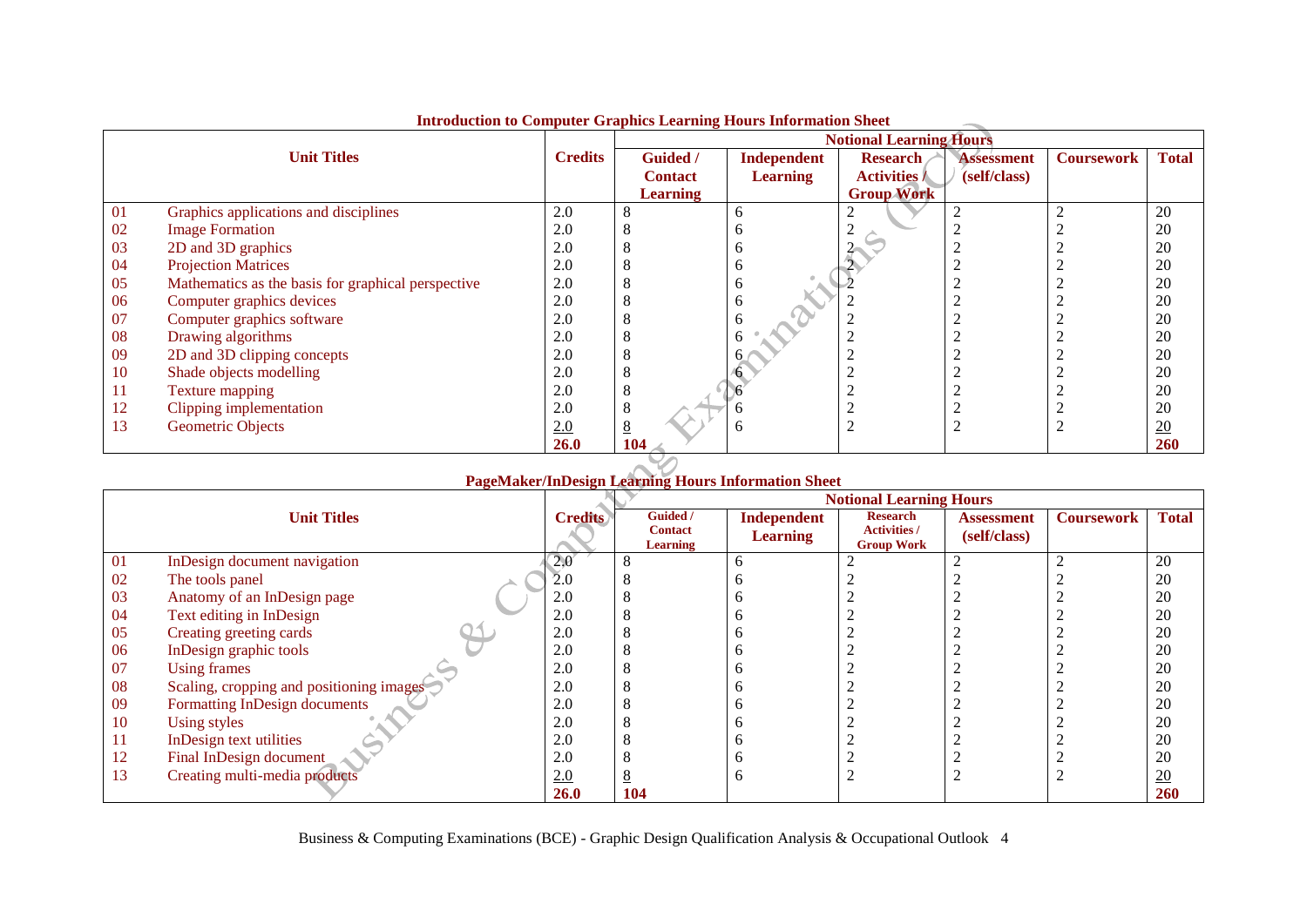|    |                                                          |                | mustrator Learning from s'information blieve |                 |                                |                   |                   |              |
|----|----------------------------------------------------------|----------------|----------------------------------------------|-----------------|--------------------------------|-------------------|-------------------|--------------|
|    |                                                          |                |                                              |                 | <b>Notional Learning Hours</b> |                   |                   |              |
|    | <b>Unit Titles</b>                                       | <b>Credits</b> | <b>Guided</b> /                              | Independent     | <b>Research</b>                | <b>Assessment</b> | <b>Coursework</b> | <b>Total</b> |
|    |                                                          |                | <b>Contact</b>                               | <b>Learning</b> | <b>Activities</b> /            | (self/class)      |                   |              |
|    |                                                          |                | <b>Learning</b>                              |                 | <b>Group Work</b>              |                   |                   |              |
| 01 | Illustrator working environment                          | 2.0            |                                              |                 |                                |                   |                   | 20           |
| 02 | Illustrator tools                                        | 2.0            |                                              |                 |                                |                   |                   | 20           |
| 03 | Customising document settings                            | 2.0            |                                              |                 |                                |                   |                   | 20           |
| 04 | Illustrator drawing tool gallery                         | 2.0            |                                              |                 |                                |                   |                   | 20           |
| 05 | Logo design                                              | 2.0            |                                              |                 |                                |                   |                   | 20           |
| 06 | Creating animation with Illustrator layers               | 2.0            |                                              |                 |                                |                   |                   | 20           |
| 07 | Creating and modifying colours with the swatches palette | 2.0            |                                              |                 |                                |                   |                   | 20           |
| 08 | Creating SVG with Illustrator                            | 2.0            |                                              |                 |                                |                   |                   | 20           |
| 09 | Illustrator transformation operations                    | 2.0            |                                              |                 |                                |                   |                   | 20           |
| 10 | Exporting Illustration files to photoshop                | 2.0            |                                              |                 |                                |                   |                   | 20           |
|    |                                                          | <b>20.0</b>    | 80                                           |                 |                                |                   |                   | <b>200</b>   |

#### **Illustrator Learning Hours Information Sheet**

## **Photoshop Learning Hours Information Sheet**

|           |                                     |                  | <b>Notional Learning Hours</b> |                    |                     |                   |                   |                  |  |  |
|-----------|-------------------------------------|------------------|--------------------------------|--------------------|---------------------|-------------------|-------------------|------------------|--|--|
|           | <b>Unit Titles</b>                  | <b>Credits</b>   | Guided /                       | <b>Independent</b> | <b>Research</b>     | <b>Assessment</b> | <b>Coursework</b> | <b>Total</b>     |  |  |
|           |                                     |                  | Contact                        | <b>Learning</b>    | <b>Activities /</b> | (self/class)      |                   |                  |  |  |
|           |                                     |                  | <b>Learning</b>                |                    | <b>Group Work</b>   |                   |                   |                  |  |  |
| 01        | Photoshop interface                 | 2.0              |                                | 6                  | 2                   |                   | 2                 | 20               |  |  |
| 02        | <b>Masking techniques</b>           | 2.0              |                                | h                  |                     |                   |                   | 20               |  |  |
| 03        | <b>Understanding layers</b>         | 2.0 <sub>1</sub> |                                | n                  |                     |                   |                   | 20               |  |  |
| 04        | Transparency and matting            | 2.0              |                                |                    |                     |                   |                   | 20               |  |  |
| 05        | Photo editing                       | 2.0              |                                |                    |                     |                   |                   | 20               |  |  |
| 06        | Placing text elements into images   | 2.0              |                                |                    |                     |                   |                   | 20               |  |  |
| 07        | <b>Using Photoshop filters</b>      | 2.0              |                                | n                  |                     |                   |                   | 20               |  |  |
| 08        | Altering images in Photoshop        | 2.0              |                                |                    |                     |                   |                   | 20               |  |  |
| 09        | Transformations and how to use them | 2.0              |                                |                    |                     |                   |                   | 20               |  |  |
| <b>10</b> | Reducing image sizes                | 2.0              |                                | n                  |                     |                   |                   | 20               |  |  |
| -11       | Blending two images                 | 2.0              |                                | <sub>6</sub>       | ∠                   |                   | $\overline{c}$    | $\underline{20}$ |  |  |
|           |                                     | 22.0             | 88                             |                    |                     |                   |                   | 220              |  |  |
|           |                                     |                  |                                |                    |                     |                   |                   |                  |  |  |
|           |                                     |                  |                                |                    |                     |                   |                   |                  |  |  |
|           |                                     |                  |                                |                    |                     |                   |                   |                  |  |  |
|           |                                     |                  |                                |                    |                     |                   |                   |                  |  |  |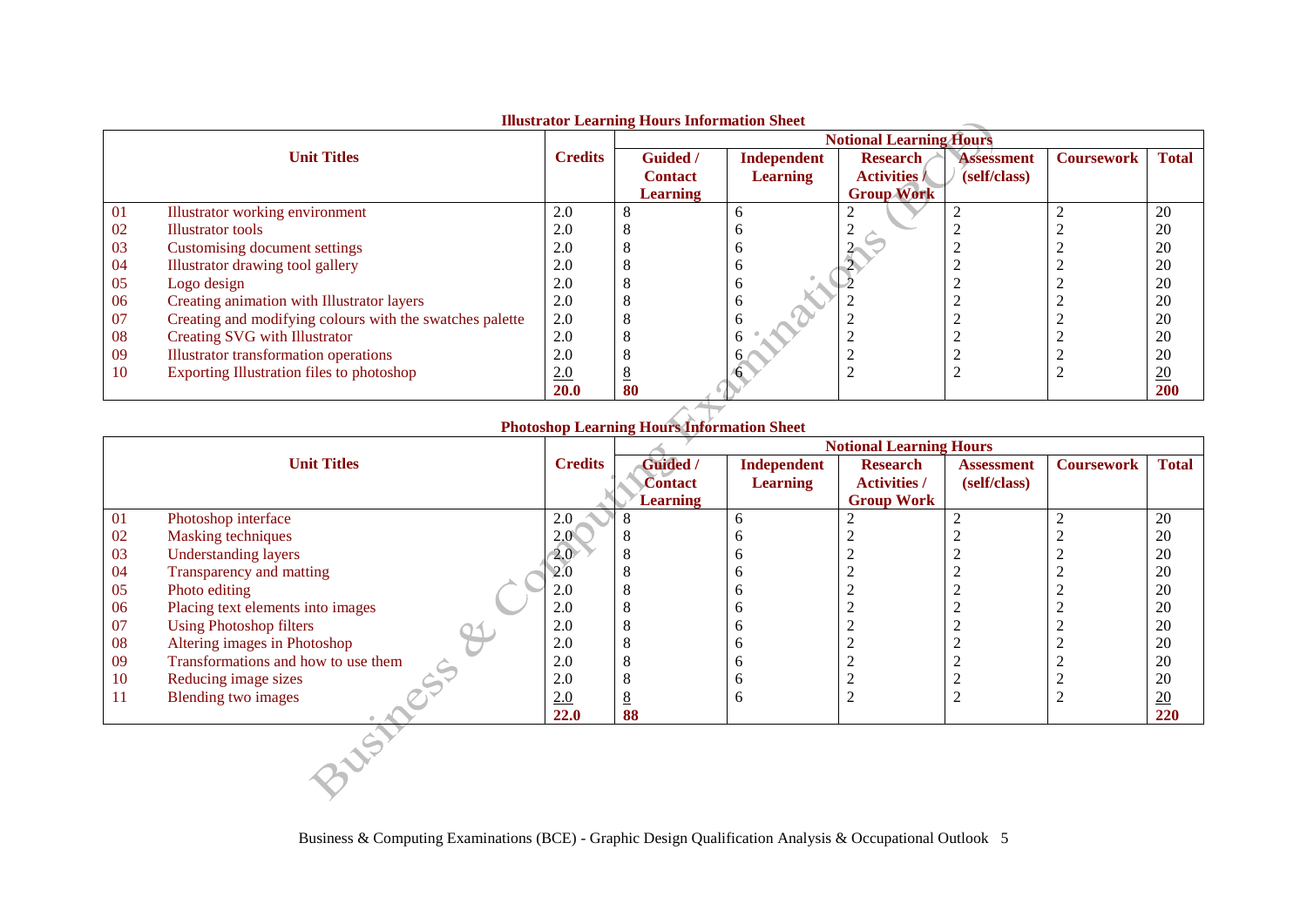|    |                                 |                | Cortibran Learning Hours Information Sheet    |                                | <b>Notional Learning Hours</b>                              |                                   |                   |              |
|----|---------------------------------|----------------|-----------------------------------------------|--------------------------------|-------------------------------------------------------------|-----------------------------------|-------------------|--------------|
|    | <b>Unit Titles</b>              | <b>Credits</b> | Guided /<br><b>Contact</b><br><b>Learning</b> | Independent<br><b>Learning</b> | <b>Research</b><br><b>Activities /</b><br><b>Group Work</b> | <b>Assessment</b><br>(self/class) | <b>Coursework</b> | <b>Total</b> |
| 01 | Vector drawing fundamentals     | 2.0            |                                               | n                              |                                                             |                                   |                   | 20           |
| 02 | Line segments and anchor points | 2.0            |                                               |                                |                                                             |                                   |                   | 20           |
| 03 | Specialized 2oints              | 2.0            |                                               | n                              |                                                             |                                   |                   | 20           |
| 04 | Clipping paths and masking      | 2.0            |                                               |                                |                                                             |                                   |                   | 20           |
| 05 | Creating objects                | 2.0            |                                               |                                |                                                             |                                   |                   | 20           |
| 06 | Colour management tool          | 2.0            |                                               | o                              |                                                             |                                   |                   | 20           |
| 07 | Shape editor and editing tools  | 2.0            |                                               | Ð                              |                                                             |                                   |                   | 20           |
| 08 | CorelDraw layers                | 2.0            |                                               |                                |                                                             |                                   |                   | 20           |
| 09 | Typography                      | 2.0            |                                               |                                |                                                             |                                   |                   | 20           |
| 10 | Interactive blend tool          | 2.0            |                                               |                                |                                                             |                                   |                   | 20           |
| 11 | Animation                       | 2.0            |                                               |                                |                                                             |                                   |                   | 20           |
|    |                                 | 22.0           | 88                                            |                                |                                                             |                                   |                   | 220          |

#### **CorelDraw Learning Hours Information Sheet**

## **AutoCAD Learning Hours Information Sheet**

 $\mathbf{h}$ 

|    |                                    |                |                            |                                       | <b>Notional Learning Hours</b>         |                                   |                   |              |
|----|------------------------------------|----------------|----------------------------|---------------------------------------|----------------------------------------|-----------------------------------|-------------------|--------------|
|    | <b>Unit Titles</b>                 | <b>Credits</b> | Guided /<br><b>Contact</b> | <b>Independent</b><br><b>Learning</b> | <b>Research</b><br><b>Activities /</b> | <b>Assessment</b><br>(self/class) | <b>Coursework</b> | <b>Total</b> |
|    |                                    |                | Learning                   |                                       | <b>Group Work</b>                      |                                   |                   |              |
| 01 | AutoCAD interface                  | 2.0            |                            |                                       |                                        |                                   |                   | 20           |
| 02 | AutoCAD coordinates                | 2.0<           |                            |                                       |                                        |                                   |                   | 20           |
| 03 | AutoCAD geometry editing commands  | $2.0 -$        | Ō                          |                                       |                                        |                                   |                   | 20           |
| 04 | Drawing unit representations       | 2.0            | $\Omega$                   |                                       |                                        |                                   |                   | 20           |
| 05 | 2D and 3D object snaps             | 2.0            | $\Omega$                   |                                       |                                        |                                   |                   | 20           |
| 06 | AutoCAD draw commands              | 2.0            | $\Omega$                   |                                       |                                        |                                   |                   | 20           |
| 07 | Change properties command          | 2.0            |                            |                                       |                                        |                                   |                   | 20           |
| 08 | Load/reload linetypes dialogue box | 2.0            |                            |                                       |                                        |                                   |                   | 20           |
| 09 | Refine tool                        | 2.0            |                            |                                       |                                        |                                   |                   | 20           |
| 10 | Layers in AutoCAD                  | 2.0            |                            |                                       |                                        |                                   |                   | 20           |
| 11 | Annotation objects and scales      | 2.0            | $\Delta$                   |                                       |                                        |                                   |                   | 20           |
| 12 | AutoCAD dimensioning tools         | 2.0            | $\Delta$                   |                                       |                                        |                                   |                   | 20           |
| 13 | AutoCAD palettes                   | 2.0            |                            |                                       |                                        |                                   |                   | 20           |
| 14 | Drafting and designing tools       | 2.0            |                            |                                       |                                        |                                   |                   | 20           |
| 15 | Sharing drawings online            | 2.0            | <u>୦</u>                   |                                       |                                        |                                   |                   | 20           |
|    |                                    | <b>30.0</b>    | 120                        |                                       |                                        |                                   |                   | 300          |
|    |                                    |                |                            |                                       |                                        |                                   |                   |              |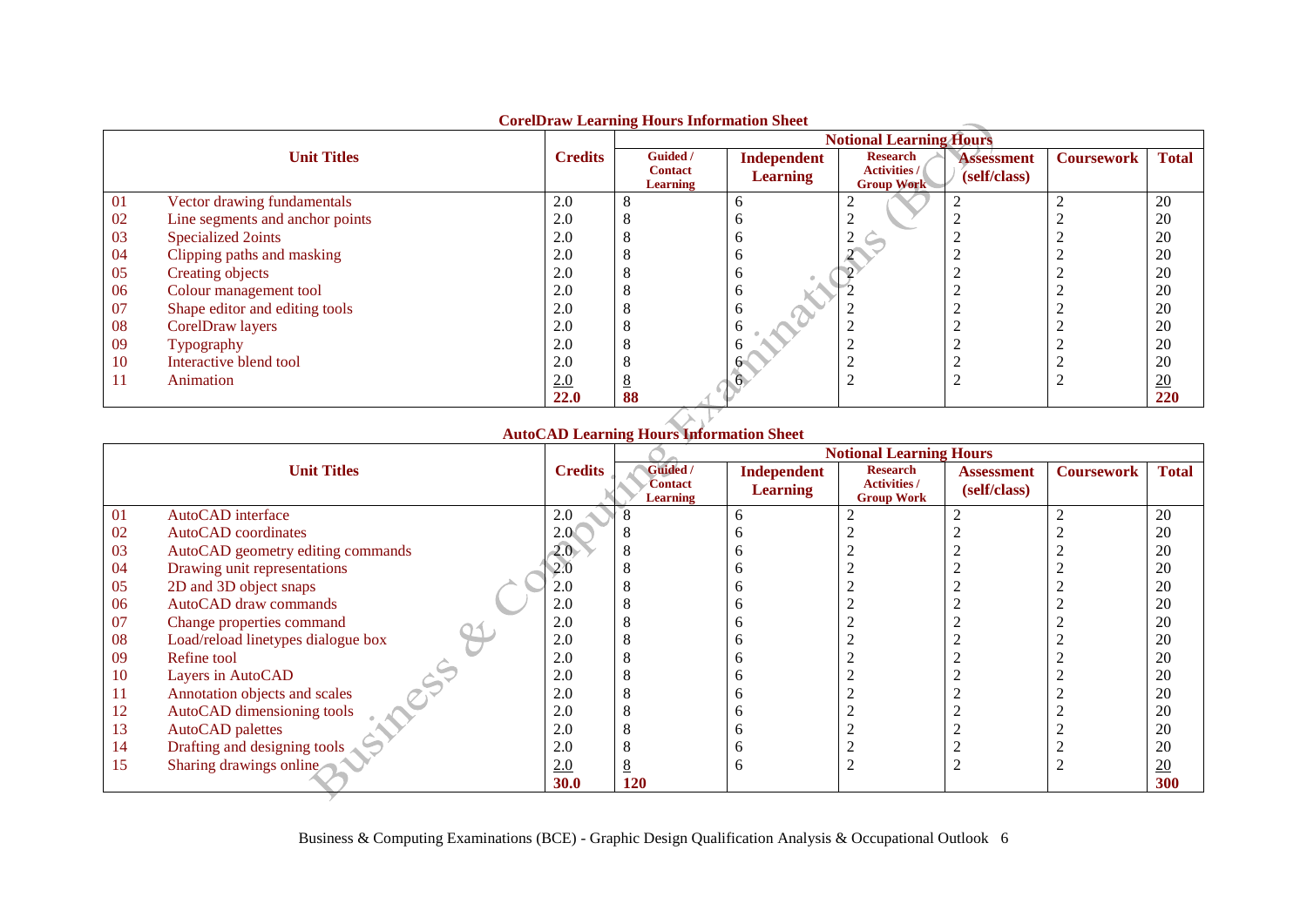#### **Level 6 Advanced Diploma in Graphic Design (153 Credits)**

The Level 6 Advanced Diploma in Graphic Design is an enhancement of the Diploma level; covering different advanced aspects of computer graphics.

*Why does the programme exists* – The programme exists to provide further knowledge and skills in the most sought out computer graphic programs; used in daily personal, social and professional environments .

*How it fits into the larger programme* – Computer Animation, Photography/Video Editing, Acrobat and Advanced AutoCAD are sought out programs in the computer graphic industry. Knowledge of these programs lead to employment or entry to further education.

*For whom it was designed* – Those who completed the Level 5 Diploma in Graphic Design level.

*How it will benefit learners* – The Level 6 Advanced Diploma in Graphic Design covers higher and professional industry requirements, which leads to better prospects. *Units:*

ilons

- Advanced Windows Desktop Operating System
- Computer Animation
- Photography & Video Editing
- Adobe Acrobat
- Advanced AutoCAD

**Advanced Windows Desktop Operating System** – it is important for the designer to fully understand the operations and functionalities of the operating system beneath the program being used. In most cases, 99% of computer problems are operating system based. By gaining advanced knowledge of the Windows Desktop Operating System, the designer would be capable to designing programs that can be handled by the operating system.

**Computer Animation** – At one point animation was perceived as programs for children. Not *anymore*. Computer Games is one of the fastest growing industry – all based on computer animation. Animation programs are also used for educational (illustrating) purposes by all major industries; airlines, telecommunications, hotels, transport etc.

**Photography & Video Editing** – *a picture speaks a thousand words!* Photography and Video Editing programs are widely used – from major film industries to family/personal functions.

**Adobe Acrobat** – Acrobat is one of the mostly used programs both in organisations' internal and external communicational documents. As the internet continues to grow and proving to be the most used business portal, so as the importance of ensuring what we publish cannot be tempered with or changed.

| $\alpha$ . $\alpha$ $\beta$ , $\beta$ $\alpha$ $\beta$ , $\beta$ , $\beta$ $\alpha$ $\beta$ $\alpha$ $\beta$ . |                       |                                |                                                  |                             |
|----------------------------------------------------------------------------------------------------------------|-----------------------|--------------------------------|--------------------------------------------------|-----------------------------|
| Unit                                                                                                           | <b>Pre-requisite</b>  | <b>Core-requisite</b>          | <b>Guided</b><br><b>Learning</b><br><b>Hours</b> | <b>Number</b><br>of Credits |
| <b>Advanced Windows</b>                                                                                        | Good knowledge in     | A pass or better in Diploma in | 200                                              | 20                          |
| Desktop Operating System                                                                                       | file management.      | Graphic Design or equivalence. |                                                  |                             |
| <b>Computer Animation</b>                                                                                      | Excellent keystroking | A pass or better in Diploma in | 300                                              | 30                          |
|                                                                                                                | ability.              | Graphic Design or equivalence. |                                                  |                             |
| Photography & Video                                                                                            | Excellent keystroking | A pass or better in Diploma in | 320                                              | 32                          |
| Editing                                                                                                        | ability.              | Graphic Design or equivalence. |                                                  |                             |
| Adobe Acrobat                                                                                                  | Excellent keystroking | A pass or better in Diploma in | 200                                              | 20                          |
|                                                                                                                | ability.              | Graphic Design or equivalence. |                                                  |                             |
| <b>Advanced AutoCAD</b>                                                                                        | Excellent keystroking | A pass or better in Diploma in | 300                                              | 30                          |
|                                                                                                                | ability.              | Graphic Design or equivalence. |                                                  |                             |
| Coursework (Project) for all units                                                                             |                       |                                | 210                                              | 21                          |

**Advanced AutoCAD** – every item that has to be made has to be designed/prototyped on the computer first; be it clothes, cars, buildings; you name it!

| <b>Rules of combination:</b> | All units are mandatory |
|------------------------------|-------------------------|
| <b>Age Group:</b>            | 19+                     |
| <b>Programme Type:</b>       | Vendor/Industry         |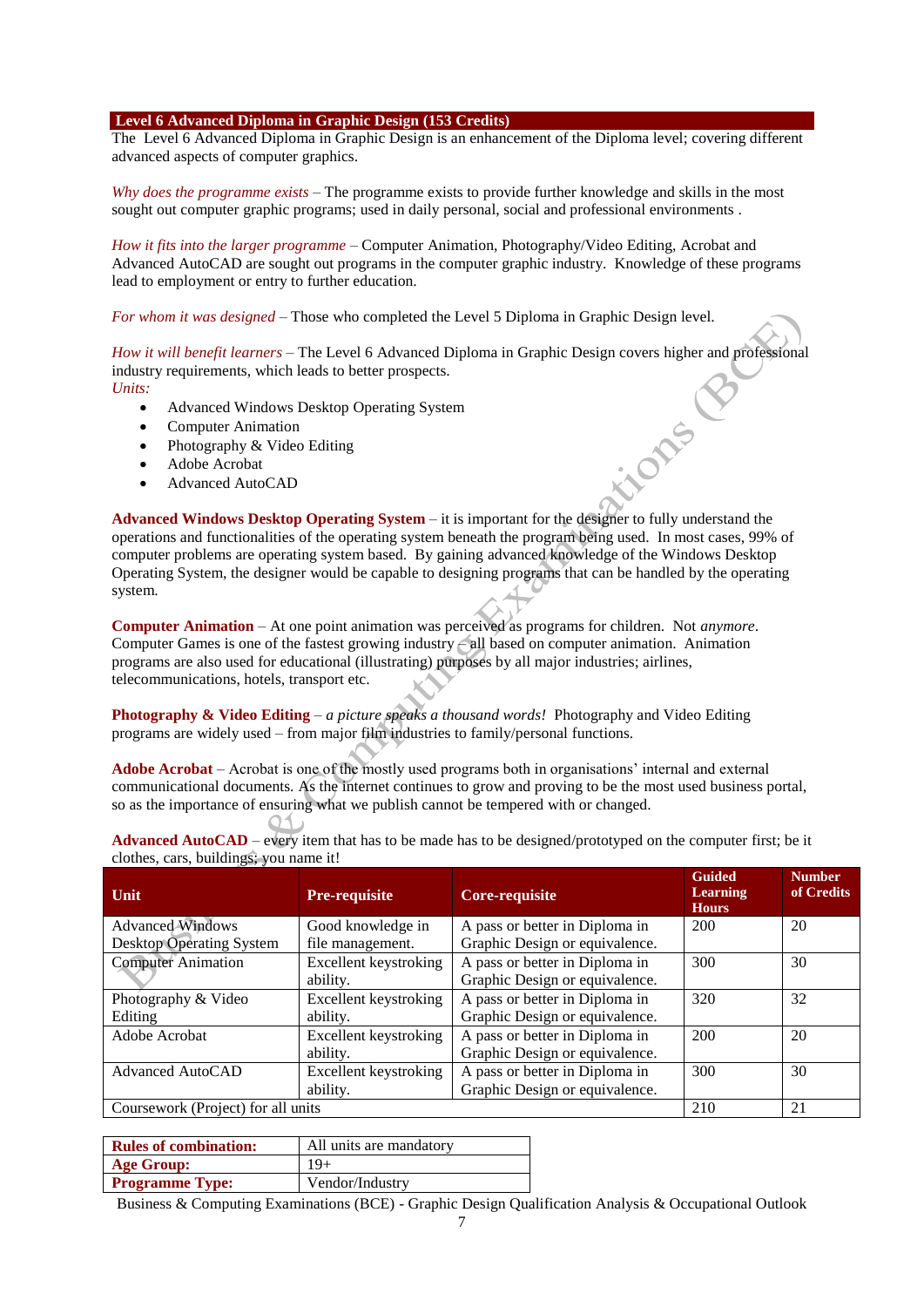## **Advanced Windows Desktop Operating System Learning Hours Information Sheet**

[see Advanced Diploma in Information Technology]

|     |                                    |                |                 | <b>Notional Learning Hours</b> |                     |                   |                   |                  |  |  |
|-----|------------------------------------|----------------|-----------------|--------------------------------|---------------------|-------------------|-------------------|------------------|--|--|
|     | <b>Unit Titles</b>                 | <b>Credits</b> | Guided /        | Independent                    | <b>Research</b>     | <b>Assessment</b> | <b>Coursework</b> | <b>Total</b>     |  |  |
|     |                                    |                | <b>Contact</b>  | <b>Learning</b>                | <b>Activities /</b> | (self/class)      |                   |                  |  |  |
|     |                                    |                | <b>Learning</b> |                                | <b>Group Work</b>   |                   |                   |                  |  |  |
| 01  | Animation process and tools needed | 2.0            | 8               | 6                              |                     | $\sim$            |                   | 20               |  |  |
| 02  | <b>Graph Editor</b>                | 2.0            | 8               | <sub>0</sub>                   |                     |                   |                   | 20               |  |  |
| 03  | <b>Animation tools</b>             | 2.0            | 8               | O                              |                     |                   |                   | 20               |  |  |
| 04  | Animation storyboard               | 2.0            | 8               |                                |                     |                   |                   | 20               |  |  |
| 05  | geometric models                   | 2.0            | 8               |                                | ◠                   |                   |                   | 20               |  |  |
| 06  | Rendering                          | 2.0            | 8               |                                |                     |                   |                   | 20               |  |  |
| 07  | Creating effective animations      | 2.0            | 8               |                                | ◠<br>∠              |                   |                   | 20               |  |  |
| 08  | Flash drawing tools                | 2.0            | 8               |                                | $\overline{2}$      |                   |                   | 20               |  |  |
| 09  | Digital production pipeline        | 2.0            | $\,8\,$         |                                |                     |                   |                   | 20               |  |  |
| 10  | Key Frames and In-Betweening       | 2.0            | 8               | <sub>0</sub>                   | ∠                   |                   |                   | 20               |  |  |
| -11 | Producing a walk in four poses     | 2.0            | 8               | <sub>0</sub>                   | $\overline{2}$      |                   |                   | 20               |  |  |
| 12  | Timing walk                        | 2.0            | 8               | <sub>b</sub>                   | ◠<br>∠              |                   |                   | 20               |  |  |
| 13  | Animating upper body               | 2.0            |                 | <sub>0</sub>                   | ◠                   |                   |                   | 20               |  |  |
| 14  | <b>Facial animation</b>            | 2.0            |                 | O                              | ◠<br>∠              |                   |                   | 20               |  |  |
| 15  | Animating text                     | 2.0            |                 | 6                              | $\overline{2}$      |                   |                   | $\underline{20}$ |  |  |
|     |                                    | 30.0           | 120             |                                |                     |                   |                   | 300              |  |  |

#### **Computer Animation Learning Hours Information Sheet**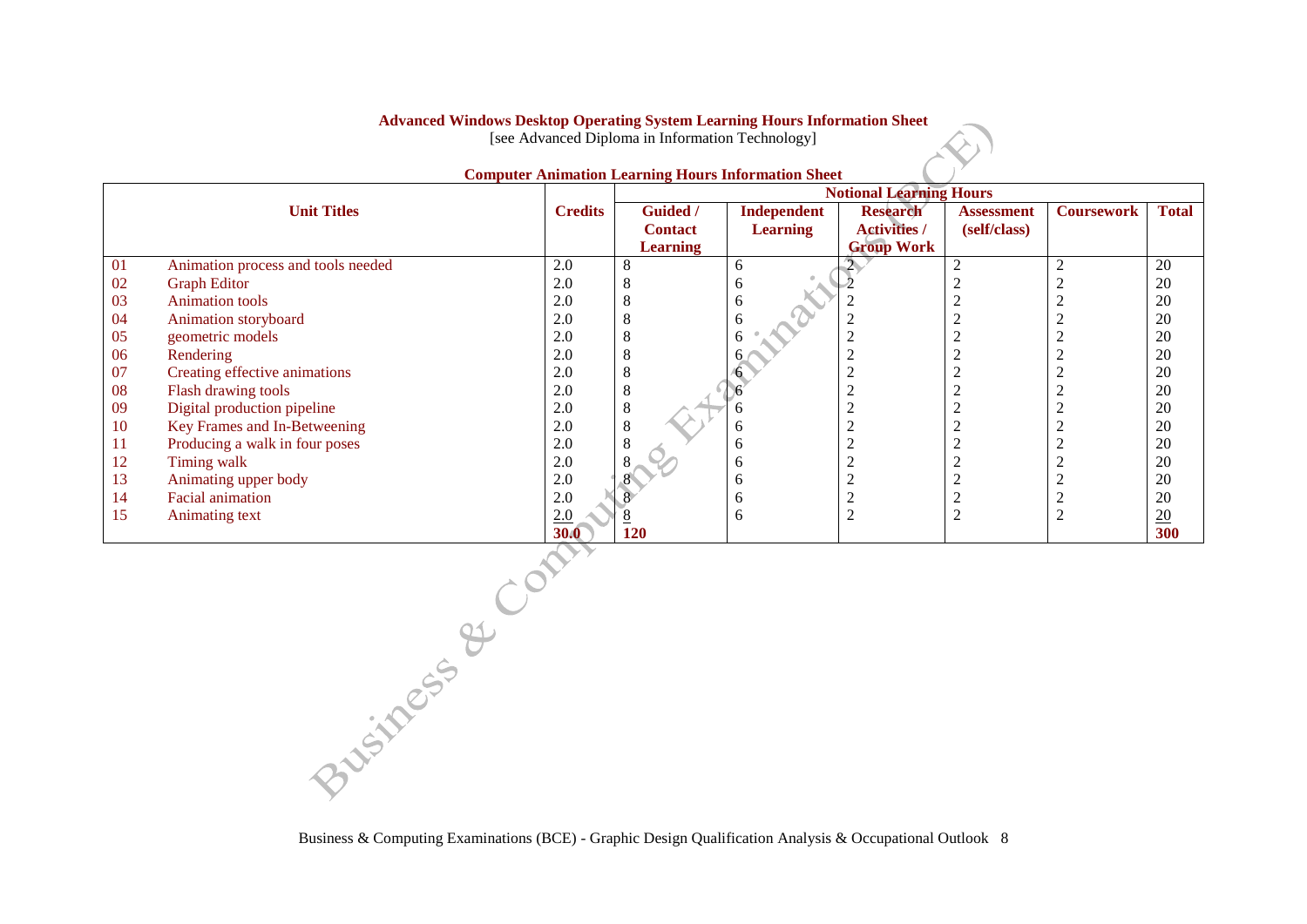|             |                                                 |                | <b>Notional Learning Hours</b> |                 |                     |                   |                   |                 |
|-------------|-------------------------------------------------|----------------|--------------------------------|-----------------|---------------------|-------------------|-------------------|-----------------|
|             | <b>Unit Titles</b>                              | <b>Credits</b> | Guided /                       | Independent     | <b>Research</b>     | <b>Assessment</b> | <b>Coursework</b> | <b>Total</b>    |
|             |                                                 |                | <b>Contact</b>                 | <b>Learning</b> | <b>Activities /</b> | (self/class)      |                   |                 |
|             |                                                 |                | Learning                       |                 | <b>Group Work</b>   |                   |                   |                 |
| Photography |                                                 | 2.0            |                                | 6               | 2                   |                   | ∠                 | 20              |
| 01          | Importance of photography                       | 2.0            |                                | h               |                     |                   |                   | 20              |
| 02          | Basic parts to a camera                         | 2.0            |                                |                 |                     |                   |                   | 20              |
| 03          | Fundamentals of exposure                        | 2.0            |                                | h               |                     |                   |                   | 20              |
| 04          | Depth of field                                  | 2.0            |                                | 6               |                     |                   |                   | 20              |
| 05          | Digital camera imaging sensor                   | 2.0            |                                |                 |                     | $\overline{2}$    |                   | 20              |
| 06          | Adjusting digital camera balance controls       | 2.0            |                                |                 |                     | $\overline{2}$    |                   | 20              |
| 07          | High Dynamic Range (HDR) photography            | 2.0            | 8                              |                 |                     | $\overline{2}$    | ◠                 | 20              |
|             |                                                 |                |                                |                 |                     |                   |                   |                 |
|             | <b>Video Editing</b>                            |                |                                |                 |                     |                   |                   |                 |
| 08          | Built-in editing features                       | 2.0            | 8                              |                 | $\overline{2}$      |                   |                   | 20              |
| 09          | Editing a video production                      | 2.0            | 8                              |                 |                     | ◠                 |                   | 20              |
| 10          | Video editing basics                            | 2.0            |                                | h               |                     | ◠                 |                   | 20              |
| 11          | Video customisation                             | 2.0            |                                | h               |                     |                   |                   | 20              |
| 12          | Video editing software applications             | 2.0            |                                | 6               |                     |                   |                   | 20              |
| 13          | <b>Quick transition effects</b>                 | 2.0            |                                | 6               |                     |                   |                   | 20              |
| 14          | Linking files using Avid Media Assess (AMA)     | 2.0            |                                | 6               |                     | ◠                 |                   | 20              |
| 15          | Outputting/exporting a QuickTime file           | 2.0            |                                | 6               |                     | ◠<br>∠            |                   | 20              |
| 16          | Troubleshooting video-editing software problems | 2.0            |                                | 6               | $\overline{2}$      | $\overline{c}$    | $\overline{c}$    | $\overline{20}$ |
|             |                                                 | 32.0           | 128                            |                 |                     |                   |                   | 320             |
|             |                                                 |                |                                |                 |                     |                   |                   |                 |

#### **Photography & Video Editing Learning Hours Information Sheet**